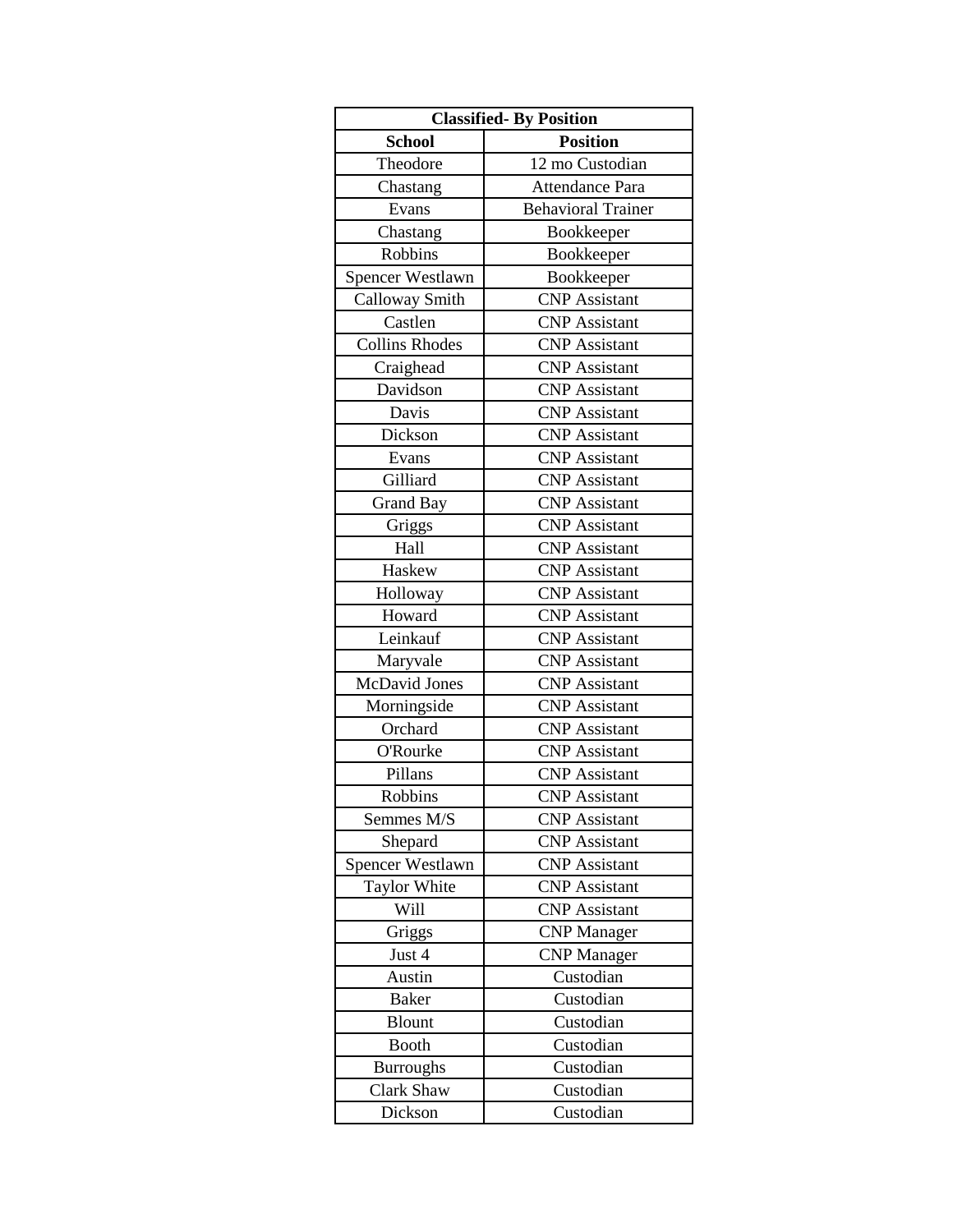| Custodian                 |
|---------------------------|
| Custodian                 |
| Custodian                 |
| Custodian                 |
| Custodian                 |
| Custodian                 |
| Custodian                 |
| Custodian                 |
| Custodian                 |
| Custodian                 |
| Custodian                 |
| Custodian                 |
| Custodian                 |
| Custodian                 |
| Custodian                 |
| Custodian                 |
| Custodian                 |
| <b>Instructional Para</b> |
| <b>Instructional Para</b> |
| <b>Instructional Para</b> |
| <b>Instructional Para</b> |
| <b>Instructional Para</b> |
| P.E. Para                 |
| Parent Prog Organizer     |
| Parent Prog Organizer     |
| Pre-K Para                |
| Pre-K Para                |
| Pre-K Para                |
| Pre-K Para                |
| Pre-K Para                |
| Registrar                 |
| Registrar                 |
| Registrar                 |
| <b>Retract Para</b>       |
| <b>Retract Para</b>       |
| <b>Retract Para</b>       |
| School Clerk - PT         |
| School Clerk 12/8         |
| School Clerk 12/8         |
| Special Ed Para           |
| Special Ed Para           |
| Special Ed Para           |
| Special Ed Para           |
| Special Ed Para           |
| Special Ed Para           |
| Special Ed Para           |
|                           |